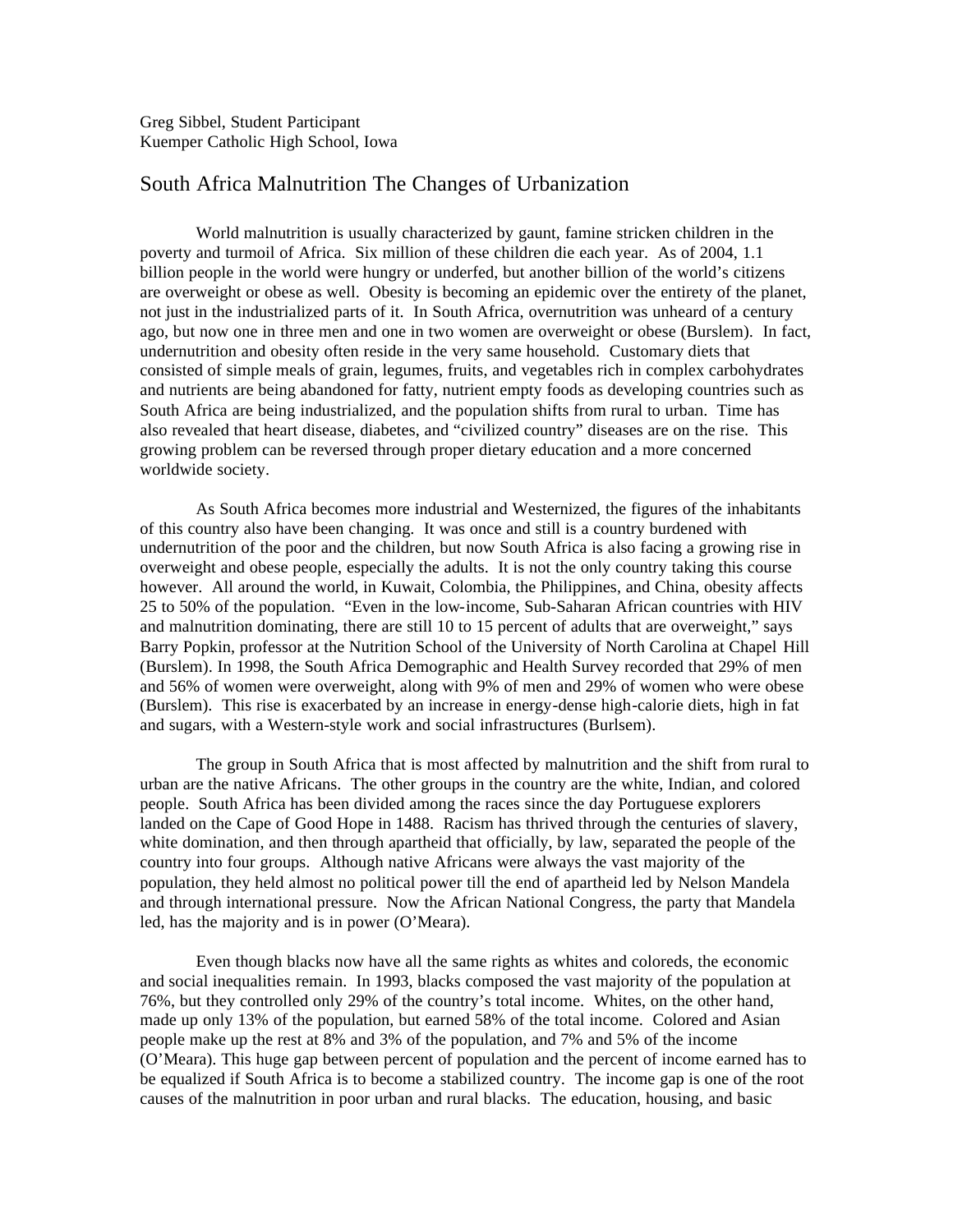needs of this large part of the country is egregiously substandard when compared to the mansions of the upper class whites who live just across town from the run down ghettos of the poor native Africans.

The "typical" family in South Africa is black and consists of two parents and three children, and having many unmet needs. Of the total population, 36.3% of children were aged between 0 and 6 years, 35.8% between 7 and 12 years, and 27.9% between 13 and 17 years. 56.7% of the population live in "non-urban" area, and 43.3% of the people and rising live in cities. The South African family needs a sturdy, stable, weather-proof house with all the basic necessities. However, in both the country and city, only 74.5% of the population lived in formal dwellings, and more households in urban, 79.8%, than non-urban, 66.4%, areas occupied formal dwellings. In rural areas, 26.2% of households live in traditional dwellings, while the number of homes in cities was only 1%. The family needs reliable jobs that pay enough to support and feed themselves. Of the people polled that were 15 to 65 years old, 39.5% are employed, while there is an unemployment rate of 12%. Plus 48.5% are not economically active or haven't looked for a job in the last four weeks. These poor African families also need an education to lift them out of destitution and back on their feet. 10.6% has no formal education, 18.9% have been to primary school, 45.7% have gone to secondary school, and 24.8% have a high education (Lehohla). This lack of basic education needs to be reversed in order for people to obtain good careers and make healthy dietary decisions. The poor also need health care in order to battle the epidemics of malaria, HIV, and other diseases that are sweeping the globe. In rural areas, the nearest nurse may be miles away, and doctor proximity is even worse. Essential information about epidemic diseases, both communicable and non-communicable, needs to be taught to the masses in order to stop the progression of sillnesses and eventually eradicate them. The families need safe water sources and practices to prevent waterborne diseases and contamination. In urban areas, 98.6 % have access to safe, piped water. Rural areas also have a high percentage of access to clean water, 71.9% (Lehohla), but more can still be done to help all rural areas attain safe drinking water. And most importantly, the poor South African family, to obtain all these twenty-first century human necessities, require others with power and influence to recognize these needs and help the typical family in getting their needs met.

As South Africa develops and becomes more industrialized, a migration from rural areas to urban cities also occurs changing the lifestyles and therefore the diets of the emigrants as well. City jobs are less labor intensive so that the workers don't burn as much energy in their day to day lives as their rural counterparts. High calorie and nutrient low foods are gaining popularity in the developing world, including South Africa (Burslem). More and more women are also being forced to find jobs to help support their families, still increasing the number of take-out versus home-cooked nutritious meals. Even in the rural farming areas, obesity is on the rise. Mechanization and the growing trend to a single, high-yielding cash crop limits physical activity and causes more unbalanced diets than when manual labor and multiple, family feeding crops were the norm.

A shift in macronutrient content is also evident when one looks at these changes in the South African diet. Over the past sixty years, urban black fat intakes have risen by 63%, while the carbohydrate intakes have gone down by 14%. This change has been taking place over the entire country, but has especially hit the city newcomers as they adjust from traditional meals based on grain, legumes, and vegetables to high sugar and fat of Western convenience foods. The traditional diet usually consists of about 60% of energy from carbohydrates and 25% of energy from fats. The Western diet on the other hand is around 50% carbohydrates and 35% fats. The amount of time spent in the city also seems to affect the amount of each food group that is consumed. The urbanites that spend 80 to 100% of their time in the city eat 4.1% less dairy,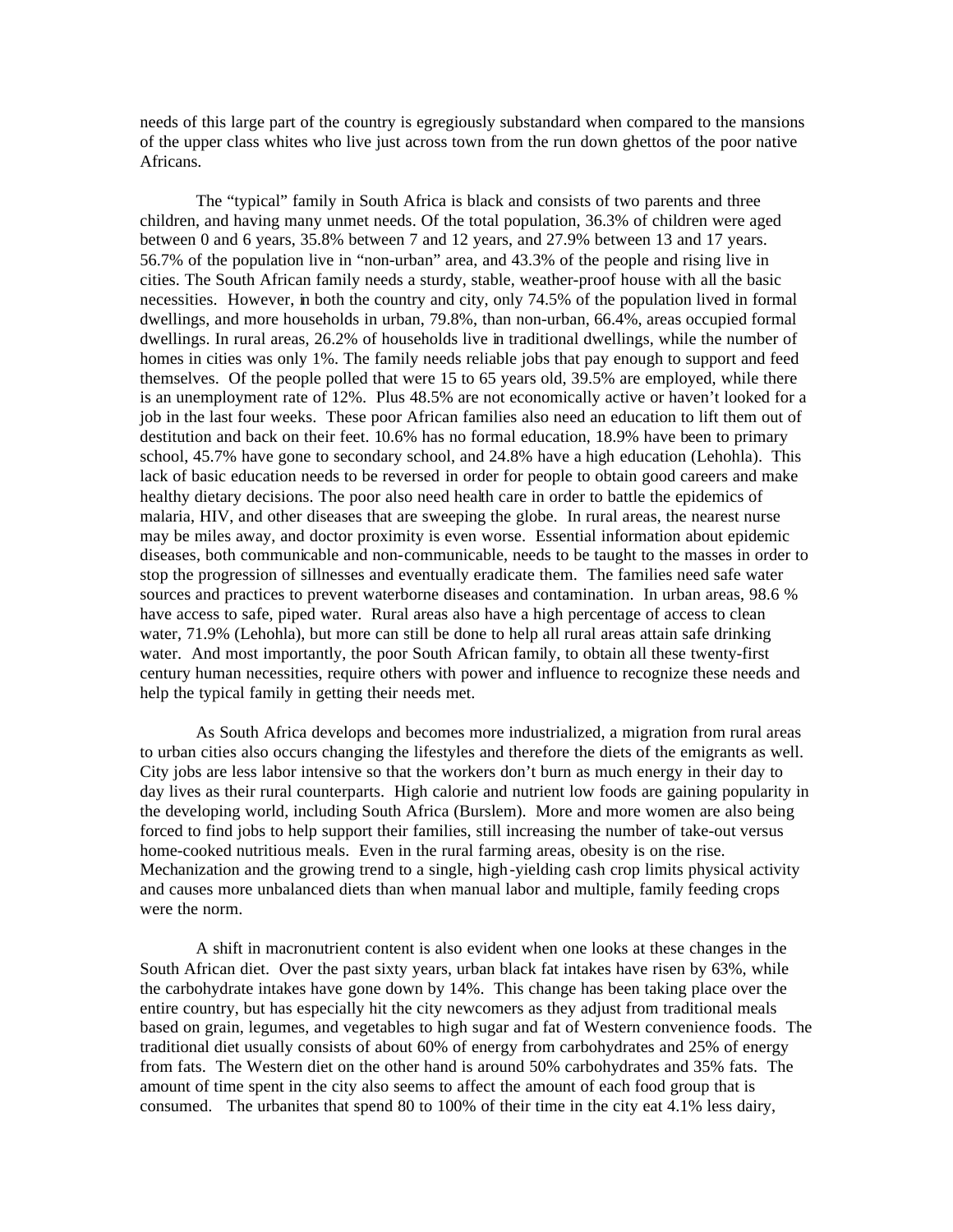3.3% more meat, and 14.5% less cereal than their rural counterparts who spend only 0 to 20% of their time inside developed areas. This might not seem like an important change, but they are "more dramatic than Western countries undergoing rapid industrialization over a longer period of time" (Bourne).

The culture of urban South Africa carries a part of the blame for the increasing obesity problem as well. Being overweight or obese is a sign of wealth, because money is associated with food consumption in many parts of South Africa. The larger the figures of the family are, the better the husband supports them and the more affluence they possess. The paranoid fear of HIV/AIDS is part of the problem as well. If someone is thin or dramatically loses weight, it may be rumored that the individual has contracted HIV and then developed AIDS (Lichtarowicz). This can lead to social and economic exclusion. This fear is very reasonable in a country where 5.3 million people live with AIDS (At a glance). Education of this disease is crucial to prevent further spread and infection. Superstition needs to be thrown out and science is to be put in to establish practices that we in the United States would consider common sense to prevent contraction of the disease.

National governments and international organizations can counteract the rapid acceleration of obesity in South Africa by educating the masses about proper dietary nutrition. They could sponsor primary school and media campaigns to promote the food groups and moderation in diets. Priority needs to be placed on eating a well balanced diet especially concentrating on teaching the distinctions between healthy and unhealthy foods. Many just do not understand the risks of being overweight or obese. The poor, semi-educated population might not understand how eating high-fat, high-calorie foods could lead to disease and even death. Media and fast food companies could be leaned on to decrease advertising and encourage healthy options such as salads and low-fat meals. Going from a Big-Mac to a Caesar Salad with Grilled Chicken lowers fat content by 24 grams and calories by 340, while increasing nutrient value. Physical activity and basic exercise also needs to be stressed in order to bring about a healthier society. Much promotion is being done in the U.S.A in the past couple of years, and I could see it accomplishing much in South Africa as well.

Hunger and obesity can be exterminated from the earth within years if a united worldwide effort was initiated. Poverty and hunger are linked at the most basic levels, and to correct one would greatly help the other as well. Wealthy, industrialized countries have the resources, both in short-term and long-term assistance, at their fingertips to substantially help poor developing countries. In the short-term, emergency drought and famine aid can help temporarily, but it doesn't have very much impact in the long run because the aid does not address any of the residual problems of the affected countries (Struble).

A large problem of developing countries is chronic indebtedness to industrialized countries. These long-term loans to the countries should be completely forgiven. For many developing, poor countries, a large portion of their income goes to paying interest on the development loans, even though many of these loans have low interest rates. These loans should be replaced by direct grants to free indebted countries from interest and repayment charges, and enable the countries to spend their finances where they are most needed. This summer, a huge step was accomplished when the G8 forgave 40 billion dollars worth of debt owed by eighteen of the poorest countries of the world. This lifted 1.5 to 2 billion dollars a year of debt repayment off the backs of many people, including 280 million Africans. More still needs to be done as this still affected only a small percentage of debt of third-world countries (Associated).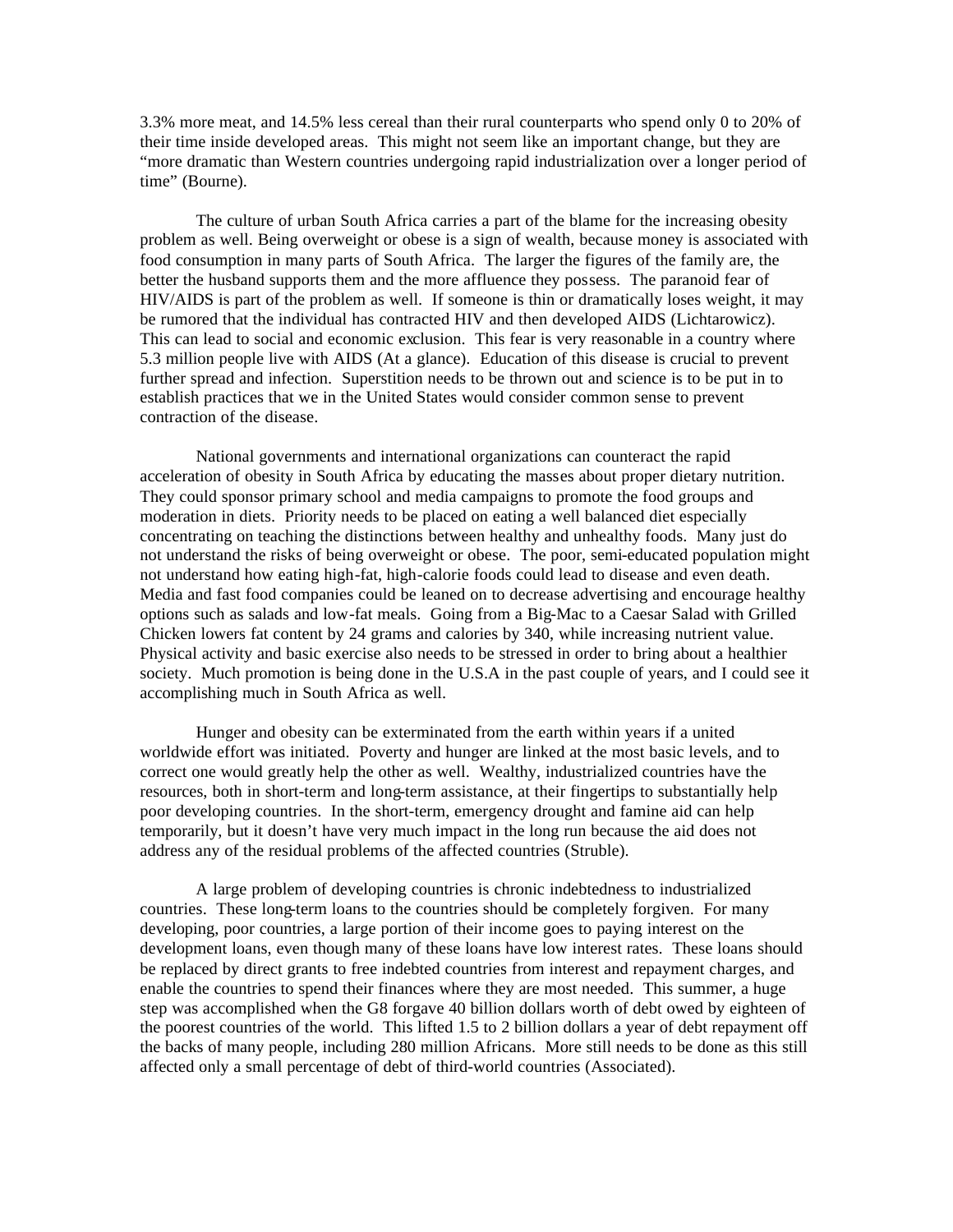Agriculture, the backbone of many developing countries, needs to be revolutionized in order to sustain the poor of these nations. Modern seed varieties, machinery, land management techniques, and even the use of biotechnology would greatly improve the profitability and efficiency of poor farms around the world if the farming interests in needy nations are kept abreast of the latest plant and agricultural breakthroughs. Much of the problem is not in food production, but in food transportation and trade. Right now there is enough food in the world to feed all of its occupants, but we cannot get this food to many regions of the planet that need it the most. The on-going negotiations of the World Trade Organization have been lifting many of the disadvantages of third-world countries such as agriculture subsidiaries and import tariffs. But an equal playing field for all members of the WTO has yet to be established as differing factions disagree and even walk out of negotiations as they did in the fifth ministerial conference at Cancun.

The UN also needs to step up and play a larger role to help bring countries out of destitution. They need to put up a firm resolve to uphold human rights standards, stamp out ethnic cleansings and genocides that occur in wars such as the ones in Sudan and the Congo. Corruption and backroom deals, such as the Food-For-Oil fiasco, need to be thrown out and replaced by integrity and basic human compassion. The UN needs, in general, needs to be organized, resolute, and united in order to be a functioning international body. For once the infrastructure is cleared of obstacles, then economic growth, universal production, proper dietary practice, and improved health and medical services can follow.

Malnutrition is a growing problem all around the world. Whether it is in hunger or obesity, malnutrition is very harmful to its victims, leading to disease and even death. Diets are shifting as developing countries like South Africa become more Westernized and people are migrating from traditional farms to urban cities which encourages a more sedentary lifestyle where less time is devoted to labor intensive activities. This means that more fat, less dietary fiber, and fewer nutrients are producing an unbalanced and high energy diet leading to obesity. This trend to a more sedentary lifestyle that accounts for the rise of obesity can be changed through nutritional education and more healthy food options.

Hunger can also be obliterated through aid to poor countries to make them stable and self-sufficient. As debt is eased for developing nations, they can focus their resources on education, healthcare, and infrastructure to build the country. In order to sustain growing populations, agriculture is required to be brought up to date in order to increase sustainability of the crop and the land. Trade needs to be made fair for all, so that the food can get to those who lack it the most at a low cost. Impoverished countries also require world organizations such as the UN and other governing bodies to step up and give them a hand to get back on there feet. Malnutrition can be made a thing of the past, but only if the world cares enough to help.

## **Works Cited**

Associated Press. "G8 agrees to \$40B debt deal for poor countries". *MSNBC*. 11 June 2005. 20 Sept. 2005 < http://www.msnbc.msn.com/id/8181270/>

"At a glance: South Africa." *UNICEF*. 12 Aug. 2005. http://www.unicef.org/infobycountry/southafrica\_statistics.html

Bourne, Lesley T, BSc (Diet), MSc (Med), PhD. "Rural/urban nutrition-related differentials among adult population groups in South Africa, with special emphasis on the black population**."** *South African Society of Parenteral and Enteral Nutrition*. 17 Feb. 2004. 25 Aug. 2005. <http://www.saspen.com/supplement2000/rural.htm>.